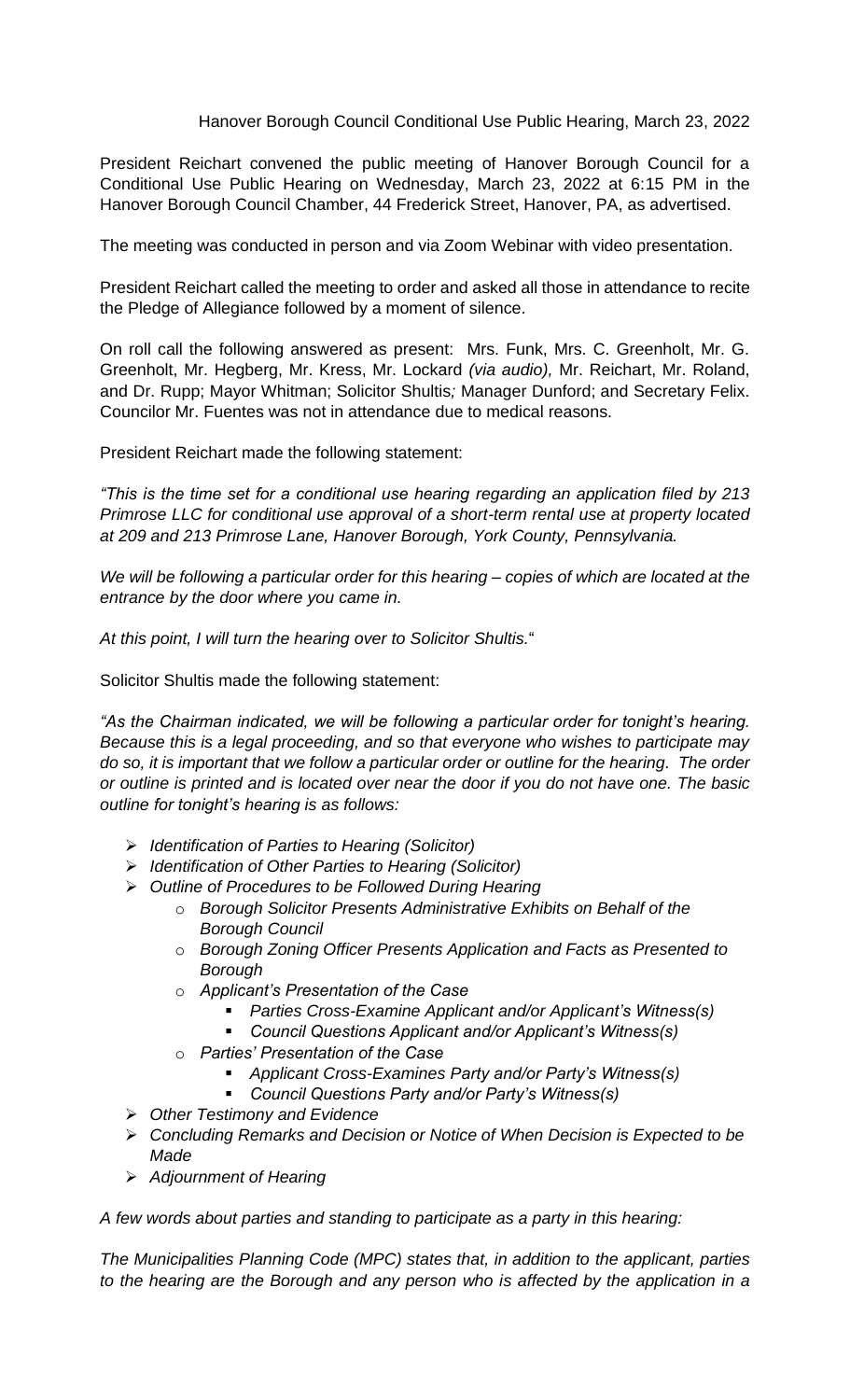*substantial, direct or immediate way and who has made an appearance of record. As a party to the hearing, you have the right to present your own evidence as to the application (either through testimony of witnesses, exhibits, or both). You have the right to crossexamine all adverse witnesses and otherwise to fully participate in the hearing process. As a party, you have the right to be represented by an attorney. In order to qualify as a party, you must be affected by the application. And so, what this means in basic terms, if your property abuts the property which is the subject of the application, or if your property abuts 209 and 213 Primrose Lane, you would qualify as a party. However, the*  further your property is from the subject property, the less likely you would qualify as a *party. In addition to location of your property a person seeking to become a party should be prepared to establish how they are affected by the application:*

- ➢ *In what way does the application have an effect particular to your property interests as opposed to a general effect applicable to all citizens?*
- ➢ *In what way does the application cause a direct, identifiable and concrete consequence to your property interests as opposed to an indirect and hypothetical consequence?*
- ➢ *In what way does the application have an immediate consequence to your property interests as opposed to a more remote consequence?*

*In order to qualify as a party, we will follow a process. First, we ask that you complete an entry of appearance form and bring it to me at the appropriate time. Those forms are likewise on the table adjacent to the door.*

*Second, once I collect all of the forms, we will call upon each person individually to answer some questions relating to the qualifications. The applicant also has a right to ask questions.*

*Third, after the questioning, the Borough Council will decide who has established party status and who has not. Council may recess to an executive session to discuss this matter with its Solicitor.*

*Please understand that you do not have to have party status in order to provide comment on the application. Toward the end of the hearing, Council will give all those wishing to make a statement about the application an opportunity to do so.*

## *A few ground rules for the hearing:*

*Please know that a verbatim transcript is being made of tonight's hearing. Deb Zepp is our court reporter. She cannot record what she cannot hear or understand, nor can she record when more than one person speaks at a time. So, if you wish to speak, please first ask to be recognized by the Chairman. You can seek to be recognized at the appropriate time of the hearing. Once recognized, please state your name and address. Speak clearly, deliberately and loud enough to be heard. If you are to make a statement or if you are going to provide testimony, we will ask that you be sworn in. The reason for this is that the Council cannot consider your statements or testimony unless it is sworn."*

Solicitor Shultis identified the following parties to the hearing:

➢ Stacey MacNeal of Barley Snyder representing the applicant 213 Primrose LLC.

Solicitor Shultis invited all other persons seeking to apply for party status to complete an application and return it to him to be considered.

Solicitor Shultis identified the following citizen who returned the form desiring to be designated as a party to the hearing: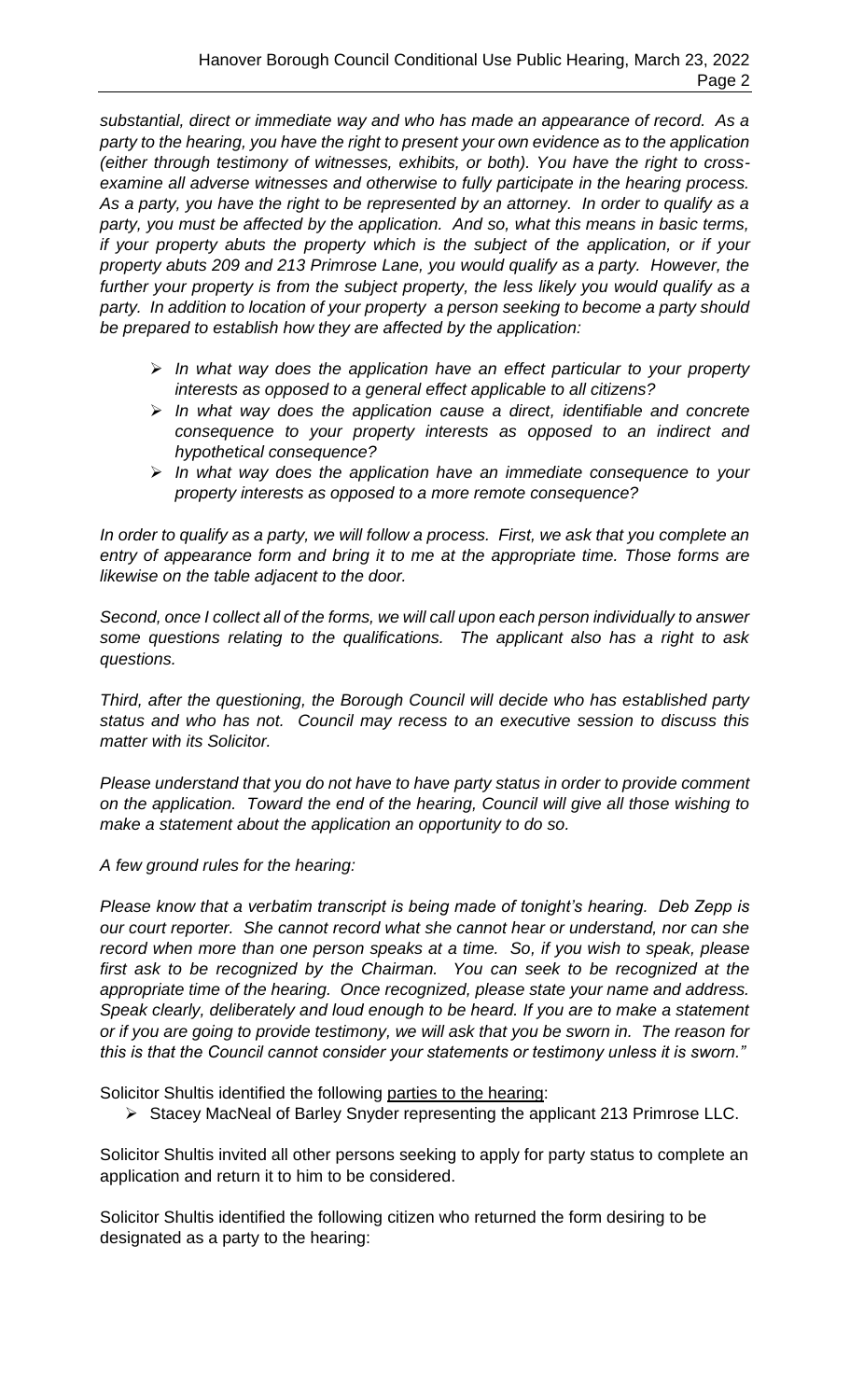➢ Mr. Peter Keriazes, 409 Barberry Drive – Mr. Shultis marked the party form from Mr. Keriazes as Borough Exhibit 6.

Mr. Keriazes was sworn in by Court Reporter Deb Zepp.

Solicitor Shultis asked Mr. Keriazes how far his residence at 409 Barberry Drive is from 213 Primrose Lane.

Mr. Keriazes stated his house is 1 ½ blocks northeast of the applicant's address, and there are 3 houses in between.

Attorney MacNeal asked Mr. Keriazes in what manner he believes the applicant's property will have an impact on his property, different from the other properties in his neighborhood.

Mr. Keriazes stated he built his home in an R-1 area, and he doesn't believe a special exception was ever meant for new construction. He felt it was meant for older properties to change an existing use from residential.

Attorney MacNeal noted the application is for conditional use, and asked Mr. Keriazes how this would impact his house, and how it is different from his neighbors' house.

Mr. Keriazes stated if Council approves the conditional use, then what is to stop him from turning his house into a restaurant.

Attorney MacNeal asked if he feels his house is impacted differently than other homes in the area.

Mr. Keriazes stated he feels the approval will harm the value of his property, and the approval will set a precedent.

Attorney MacNeal objected to Mr. Keriazes designation as party status.

Solicitor Shultis asked if Council would like to adjourn to an executive session to discuss party status of Mr. Keriazes. Council agreed to go to executive session.

Council Members and Solicitor Shultis left the meeting for an executive session at 6:29 PM.

Council Members and Solicitor Shultis returned to the meeting at 6:37 PM.

President Reichart asked for a motion for Mr. Keriazes to be a party to the hearing.

It was moved by Mr. Roland, seconded by Dr. Rupp to approve the party status for Mr. Keriazes to be designated as a party to the hearing. Motion carried.

Solicitor Shultis identified the following Administrative Exhibits on behalf of Borough Council:

| Borough Exhibit 1: Application and Cover letter from Attorney MacNeal dated 2/14/22    |
|----------------------------------------------------------------------------------------|
| Borough Exhibit 2: Proof of publication of tonight's hearing                           |
| Borough Exhibit 3: Notice to applicant and corrected notice to applicant               |
| Borough Exhibit 4: Notice to nearby residents and corrected notice to nearby residents |
| Borough Exhibit 5: Proof of posting of the property                                    |
| Borough Exhibit 6: Entry of Appearance Form for Mr. Keriazes                           |

Solicitor Shultis asked if there were any objections to the exhibits.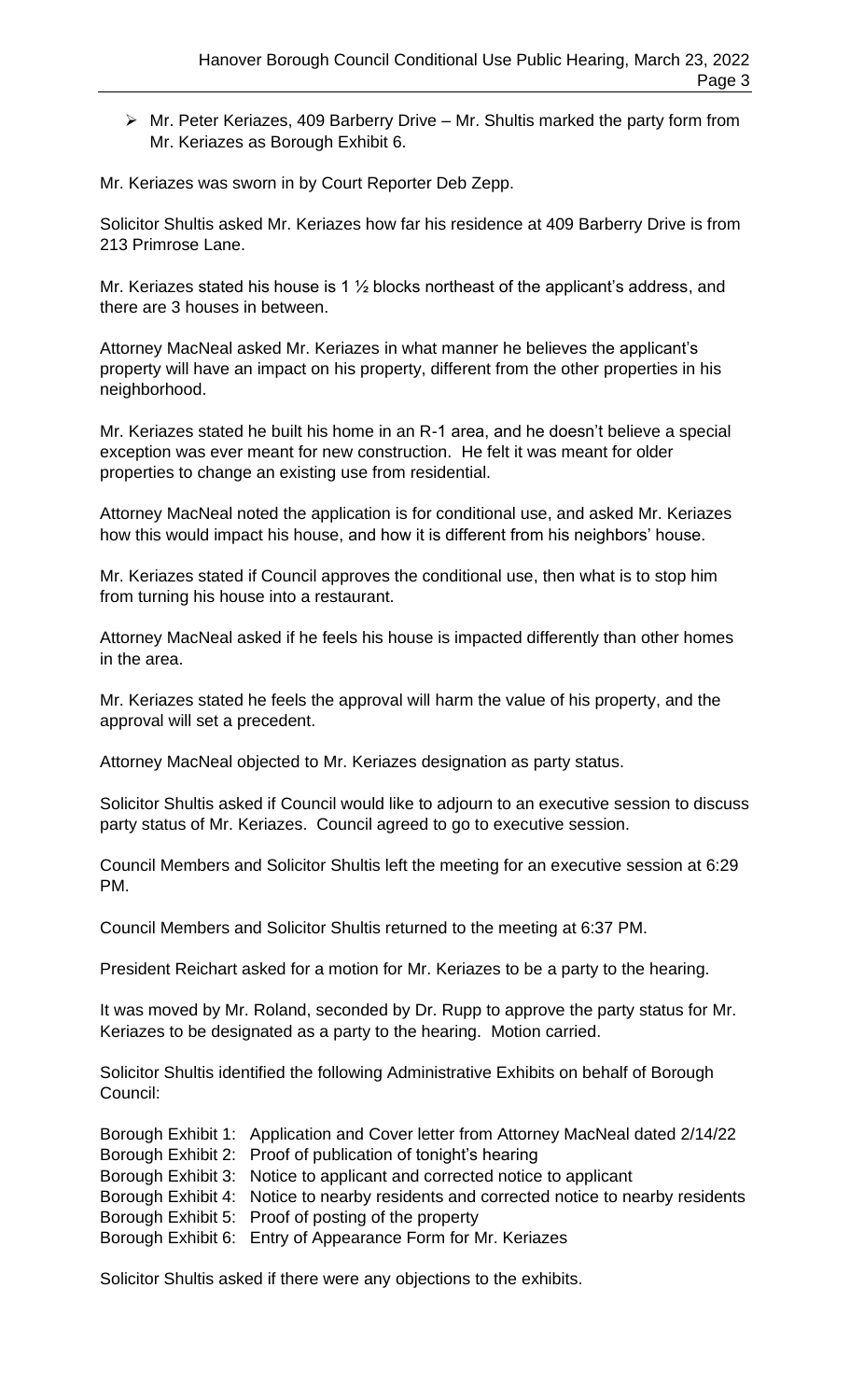Attorney MacNeal stated she had no objections.

Mr. Christopher S. Miller, Hanover Borough Zoning Officer and Codes Manager was sworn in by Court Reporter Zepp.

Mr. Miller stated the application was received by the Borough on February 4, 2022 for a hearing to be held within 60 days as required, which brings us to today's date. The hearing was advertised on March 6, 2022 and March 13, 2022; the property was posted by Mr. Miller with the dates on the exhibits as required.

Attorney MacNeal stated she had no questions at this time for Mr. Miller.

Attorney Shultis asked Attorney MacNeal for the applicant's exhibits which she distributed, stating she had extra copies available.

Attorney MacNeal called Mr. P. Eric Mains for questioning, and he was sworn in by Court Reporter Zepp.

When questioned by Attorney MacNeal, Mr. Mains stated his full name as Paul Eric Mains, Director of Planning and Engineering for The Borough of Hanover. He is a licensed registered engineer in Pennsylvania and Maryland. His work experience involves private consulting and municipal engineering. Mr. Mains stated he has worked for the Borough for approximately 2 years; he is no longer the Zoning Officer. He stated he is aware of the proposed project, and was first made aware of it when the application was sent to the Borough.

The Borough was in the process of adopting a new zoning ordinance and Mr. Mains' involvement was to assist the Planning Commission and Council through the process.

Attorney MacNeal asked if the ordinance specifically allowed for conditional use.

Mr. Mains stated there was no specific use defined for short term rentals before this ordinance.

Mr. Mains is currently working on a draft for a short term rental policy which also addresses parking.

Attorney MacNeal presented Applicant's Exhibit 1 and questioned Mr. Mains on this document.

Mr. Mains stated the document looks to be the draft zoning ordinance amendment, which includes the draft short term rental policy, and includes provisions for parking.

Mr. Mains explained the process to develop the short term rental policy in the zoning amendment. Most of the information was gathered from model ordinances of other communities.

Mr. Mains stated he is currently working on other amendments to the Borough's zoning ordinance in conjunction with the Planning Commission which will address a variety of items.

Attorney MacNeal asked why the short term rental amendment is being done separately.

Mr. Mains explained this policy moved forward to address the conditional use applications that were received.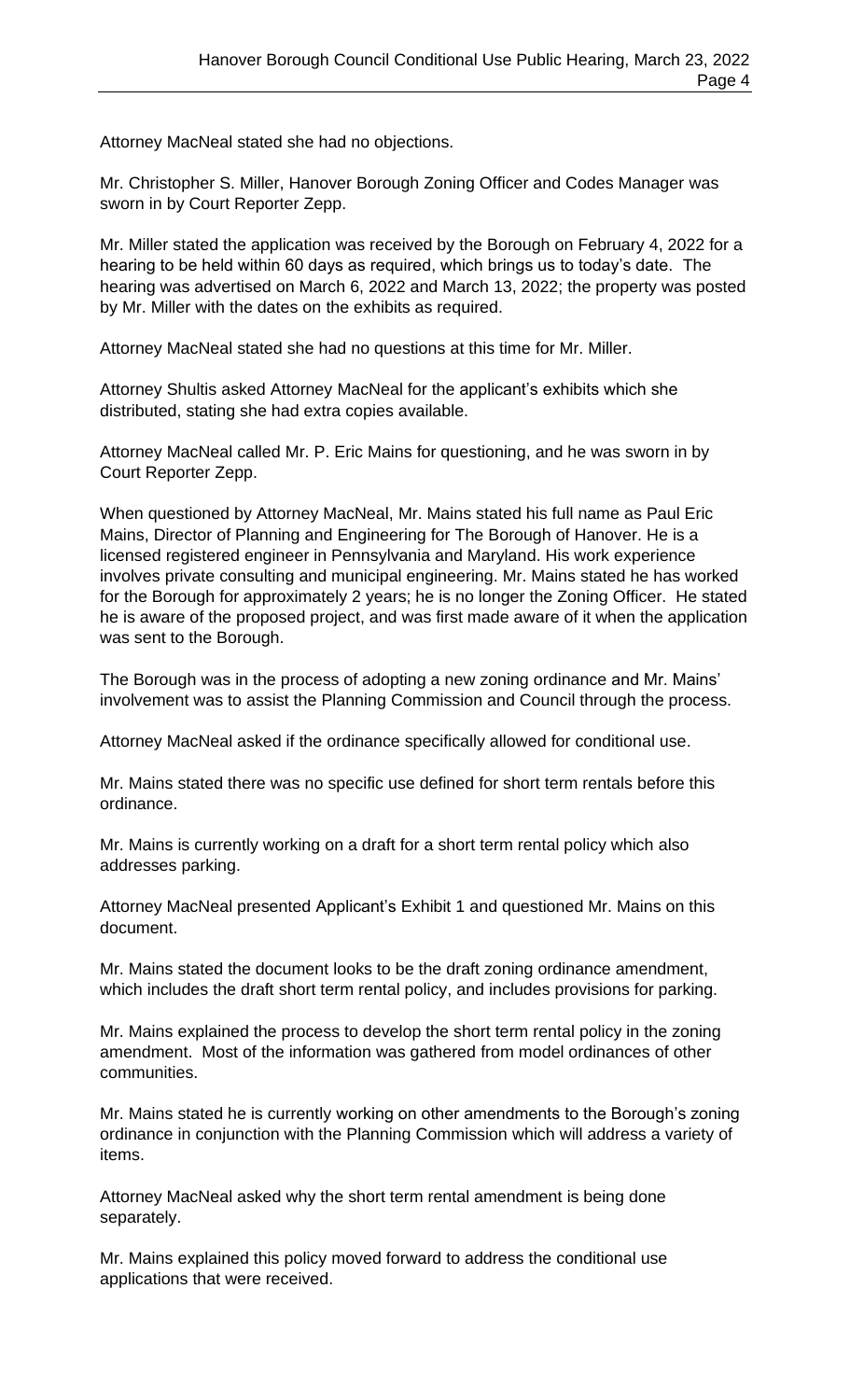Attorney MacNeal asked how many other conditional use applications for short term rentals that the Borough received.

Mr. Mains stated there were two other conditional use applications received from the same applicant as the one before us this evening.

Solicitor Shultis asked if Council had any questions for Mr. Mains.

Solicitor Shultis asked Mr. Keriazes if he had any questions for Mr. Mains.

Councilor Funk asked Mr. Mains about the site drawing regarding parking. She also asked for an explanation as to how the proposed use of the property and the required setbacks would not detract from the character of the neighborhood. She asked for a clarification of the definition of a front setback.

Mr. Mains clarified that in zoning terms the "front setback" is defined as the area that exists between the street right of way and the front of the structure, or the front yard. Anything beyond that is considered either the side or rear setback.

Solicitor Shultis asked where Applicant Exhibit 1 is in regard to the adoption process.

Mr. Mains stated that the York County Planning Commission recently recommended the draft for adoption and then it will go back to the Hanover Borough Council and the Planning Commission. The draft ordinance is not in effect today.

Attorney MacNeal called Zoning Officer Miller to be questioned, and he responded to Attorney MacNeal as follows.

Mr. Miller has worked for the Borough as Codes Officer since December 13, 2021.

He has 30 + years work experience in public safety and 20 + years in code enforcement. He holds a building code official certification, as well as fire inspector, and a commercial and industrial building inspector certification.

Mr. Miller stated thathe worked as the Borough of Camp Hill Zoning Officer for over 10 years.

Attorney MacNeal presented Applicant's Exhibit 2, and asked Mr. Miller when he first recalled seeing this document. Mr. Miller answered that he viewed the document shortly after he began his employment with the Borough, and he verified that the document was a letter from Attorney MacNeal requesting a parking determination related to short term rentals.

Attorney MacNeal presented Applicant's Exhibit 3 and asked Mr. Miller if he recognized the document.

Mr. Miller stated it was a letter with an answer to a response for a parking determination request, signed by himself, dated January 21, 2022. Mr. Miller stated he consulted with the Borough Solicitor and DPE Director Mains in writing the response letter.

Attorney MacNeal asked Mr. Miller if he reviewed both decisions on the prior conditional use applications before writing the letter. Miller stated that he reviewed the decisions with Mr. Mains and legal counsel.

Attorney MacNeal presented Applicant's Exhibit 4 and asked Mr. Miller if it was the decision for a conditional use application dated August 10, 2021.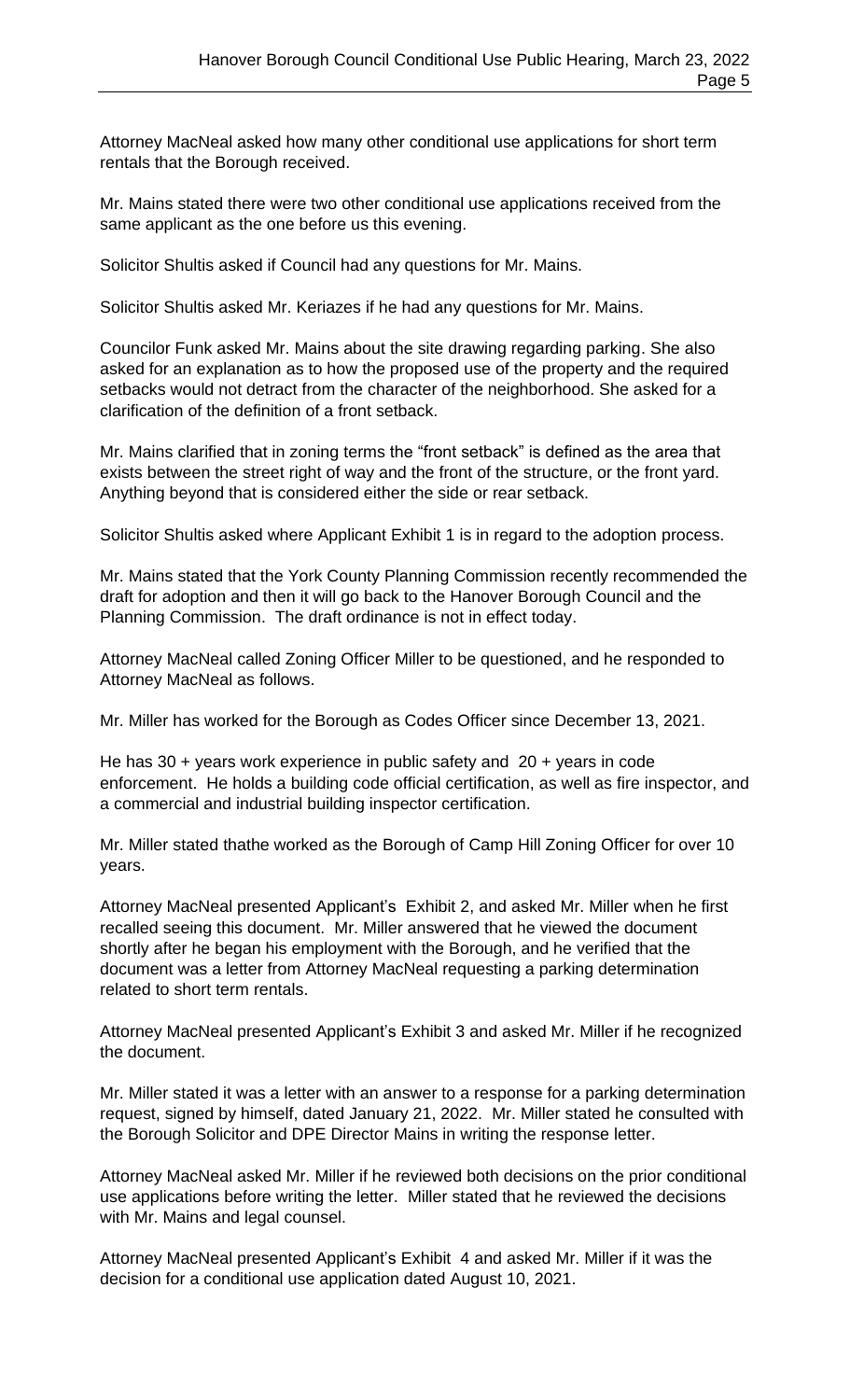Mr. Miller responded that the document appears to reference the findings of the hearings.

Attorney MacNeal referenced highlighted text on page 8, section 5, and asked Mr. Miller if he recalled reviewing the language before he issued the January 2022 letter:

*"Short-term rentals are not listed in the use table, but the most proximate use, a Bed and Breakfast; Hotel or Motel, requires 1 space per rentable guest space."*

Mr. Miller replied affirmatively.

Attorney MacNeal referenced the highlighted text on page 15 at the top, and asked Mr. Miller if he recalled reading this section before issuing his letter:

*"Additionally, 140-511C.1. requires 1 space per rentable guest space as the most proximate use from the use table (a Bed and Breakfast; Hotel or Motel)."*

Mr. Miller replied affirmatively.

Attorney MacNeal commented that despite this determination by Borough Council in a decision of 2021, that Mr. Miller determined that a bed and breakfast was not the most approximate use to a short term rental for purposes of parking, is that correct?

Solicitor Shultis objected that Attorney MacNeal was mischaracterizing the letter. It is not based on Decision #1 only; it is based on both Decision #1 and #2.

Attorney MacNeal questioned Mr. Miller regarding the fourth paragraph of Mr. Miller's letter, if he determined that in reference to a hotel use and bed and breakfast use, rental of rooms occur on a daily basis by individuals. And that a short term rental is a rental of a dwelling or a building. Since a hotel or bed and breakfast is rented by the room, isn't it likely that each room would be rented by a different person? And if a short term rental is rented by the dwelling, if Mr. Miller felt it was true that only 1 person could rent a short term rental.

Mr. Miller replied that more than one person could be at the short term rental, even if only one person signed as the responsible party.

Attorney MacNeal discussed differences between a hotel and a bed and breakfast with Mr. Miller in regard to his personal experiences.

Solicitor Shultis objected to Attorney MacNeal's questioning in regard to Mr. Miller's personal life experiences with hotels and bed and breakfasts.

Attorney MacNeal placed an objection of record with formal objection of Solicitor Shultis appearing to act as legal counsel for Mr. Miller.

Council President Reichart objected to Attorney MacNeal's lack of decorum in her questioning.

There was more questioning from Attorney MacNeal to Mr. Miller regarding how Mr. Miller came to the determination that a short term rental use would increase vehicular traffic in a residential area.

Solicitor Shultis asked Council for questions to Mr. Miller.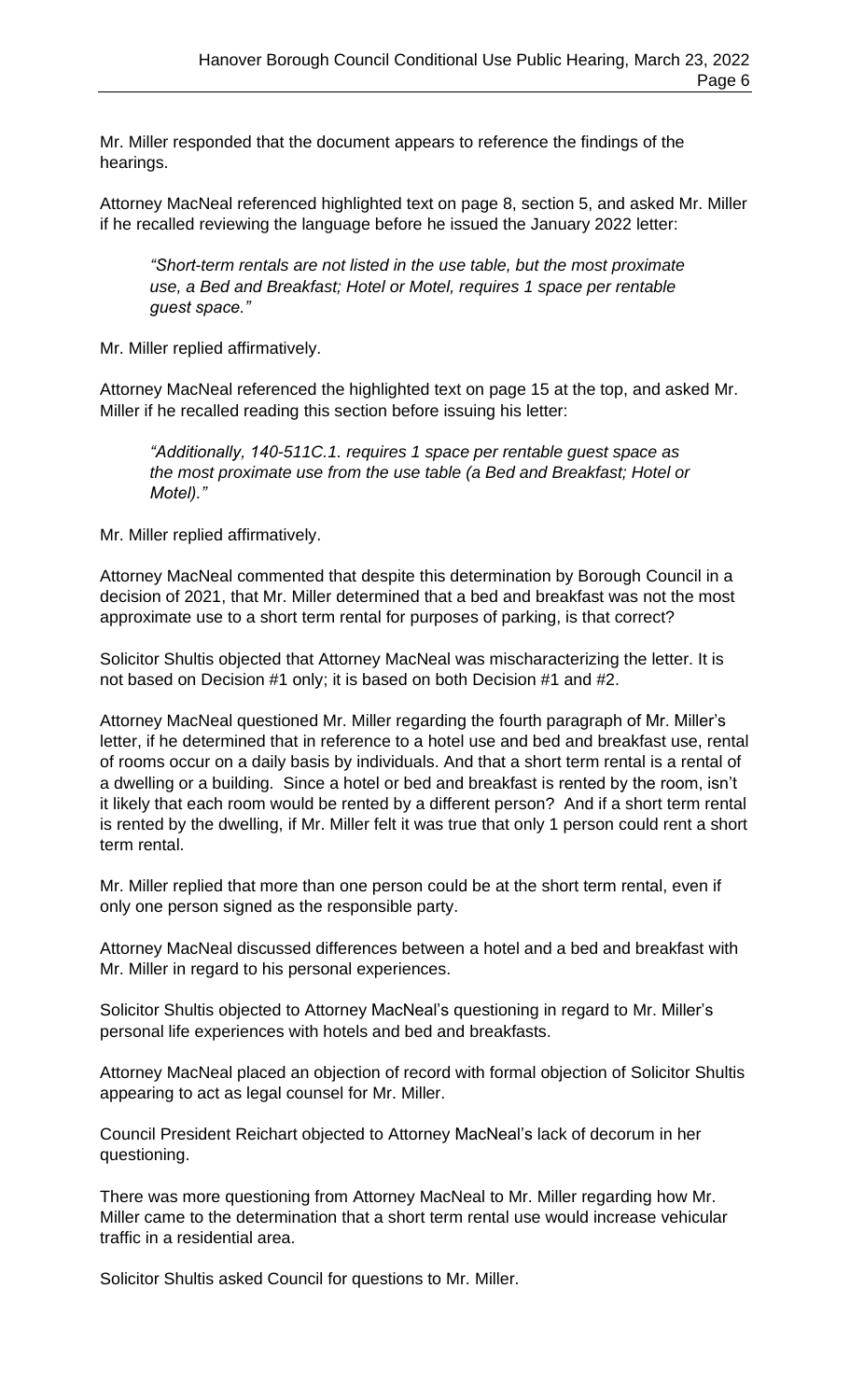Councilor Funk asked if what Mr. Miller was trying to say was that if many people stay in the short term rental, even if one person signs for the rental on behalf of the group, all of the other people would still have their own financial contribution and vehicles.

Attorney MacNeal objected that Councilor Funk may be testifying instead of asking a question.

Mr. Miller referenced page 3 of Exhibit 4 which states "retail sales of small sewing supplies, etc." would be offered to the guests. This would indicate possible in and out traffic and sales, which would in turn increase traffic.

Councilor Funk agreed that all the individuals are all separate parties even if one person is responsible.

Mr. Miller agreed with Councilor Funk in her interpretation.

Mr. Keriazes addressed Mr. Miller, noting if there is a possibility of 10 guests, that would constitute 30 meals per day, and he asked if there would be a provision for grease traps, etc., as for a food establishment, and if a fire system would be required.

Mr. Miller stated he could not make that determination, only that the use would have to meet current codes. Until specific plans are received by the Borough, he would not be able to answer these questions.

Mr. Keriazes asked if space was allocated for a dumpster, and if there was an area on the lot for stacking snow.

Mr. Miller stated there is a 5 foot turning space/radius where snow could be piled. Mr. Miller stated he was not aware of a dumpster pad.

Solicitor Shultis asked if Attorney MacNeal would offer Exhibit 16; she replied she intends to offer the Exhibit in the hearing at a later time.

Attorney MacNeal asked Mr. Miller if he was aware that Applicant's Exhibit 4 was a denial of the first conditional use.

Mr. Miller answered affirmatively.

Attorney MacNeal asked Mr. Miller if he realized that the proposed retail uses and classes in the original application were not considered part of the short term use, and were part of the reason for denial.

Mr. Miller answered affirmatively.

Councilor Hegberg asked Mr. Miller if the services intended to be provided in the original short term rental submittal would need to be considered under a separate application.

Mr. Miller replied that in his opinion they would not need a separate approval, if they were included in the intended use.

Mr. Hegberg asked if there could be additional services that would need to be considered under a separate zoning approval.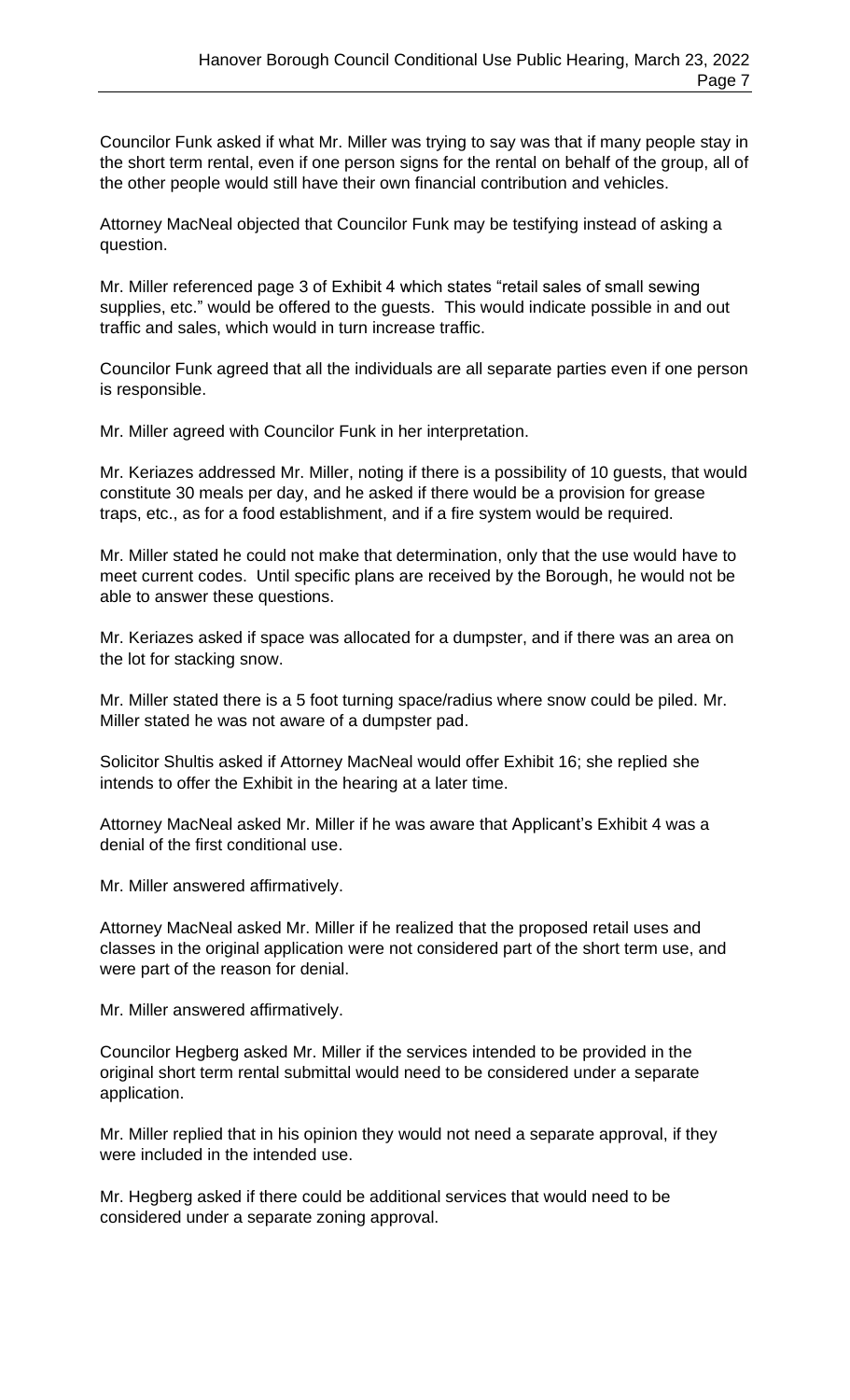Mr. Miller noted that if it was determined that the additional services were not provided for in the short term rental approval, then they would need to be handled under a separate application.

Attorney MacNeal asked Mr. Timothy Staub to come forward and he was sworn in by Court Reporter Zepp.

Mr. Timothy J. Staub stated his address as 169 North Oxford Street, York, PA.

Attorney MacNeal referenced Applicant's Exhibit 6, and asked Mr. Staub if this was his current resume.

Mr. Staub replied affirmatively.

Attorney MacNeal asked Mr. Staub to describe his educational background.

Mr. Staub replied he has a bachelor's degree in Parks and Recreation Management and a master's degree in Geography and Regional Planning. He is also a certified planner through the American Institute of Certified Planners. He stated he has 25 years experience as a community planner in the Commonwealth of Pennsylvania. He is currently employed by Herbert Rowland and Grubic where he serves as Assistant Vice President in the York Office. He served on the Springettsberry Township Planning Commission for 5 years, and is the current chairman.

Attorney MacNeal asked for Mr. Staub to be admitted as an expert witness.

Solicitor Shultis asked for objections to Mr. Staub being admitted as an expert witness in land use planning.

President Reichart asked Mr. Staub if he had any experience in Hanover, and if so, please describe in detail.

Mr. Staub replied he has never worked in the Borough of Hanover.

President Reichart asked Mr. Staub if he had experience in working in a municipality that is Hanover's size?

Mr. Staub replied affirmatively, and stated he worked with Phoenixville and New Cumberland, as examples. In addition, he has worked in many other cities, boroughs and towns in Pennsylvania.

Solicitor Shultis asked Mr. Keriazes if he had objections to Mr. Staub being admitted as an expert witness.

Mr. Keriazes replied he had no objection.

Solicitor Shultis stated there were no objections to Mr. Staub as an expert witness.

Attorney MacNeal questioned Mr. Staub about Mr. Miller's determination letter, and his interpretation.

Attorney MacNeal presented a short term rental study from New Orleans, LA and discussed with Mr. Staub. This study determined that the most similar use to a short term rental would be a bed and breakfast use.

Mr. Staub agreed with Mr. Mains that the zoning ordinance is a document that needs to be periodically updated in relation to current trends and laws.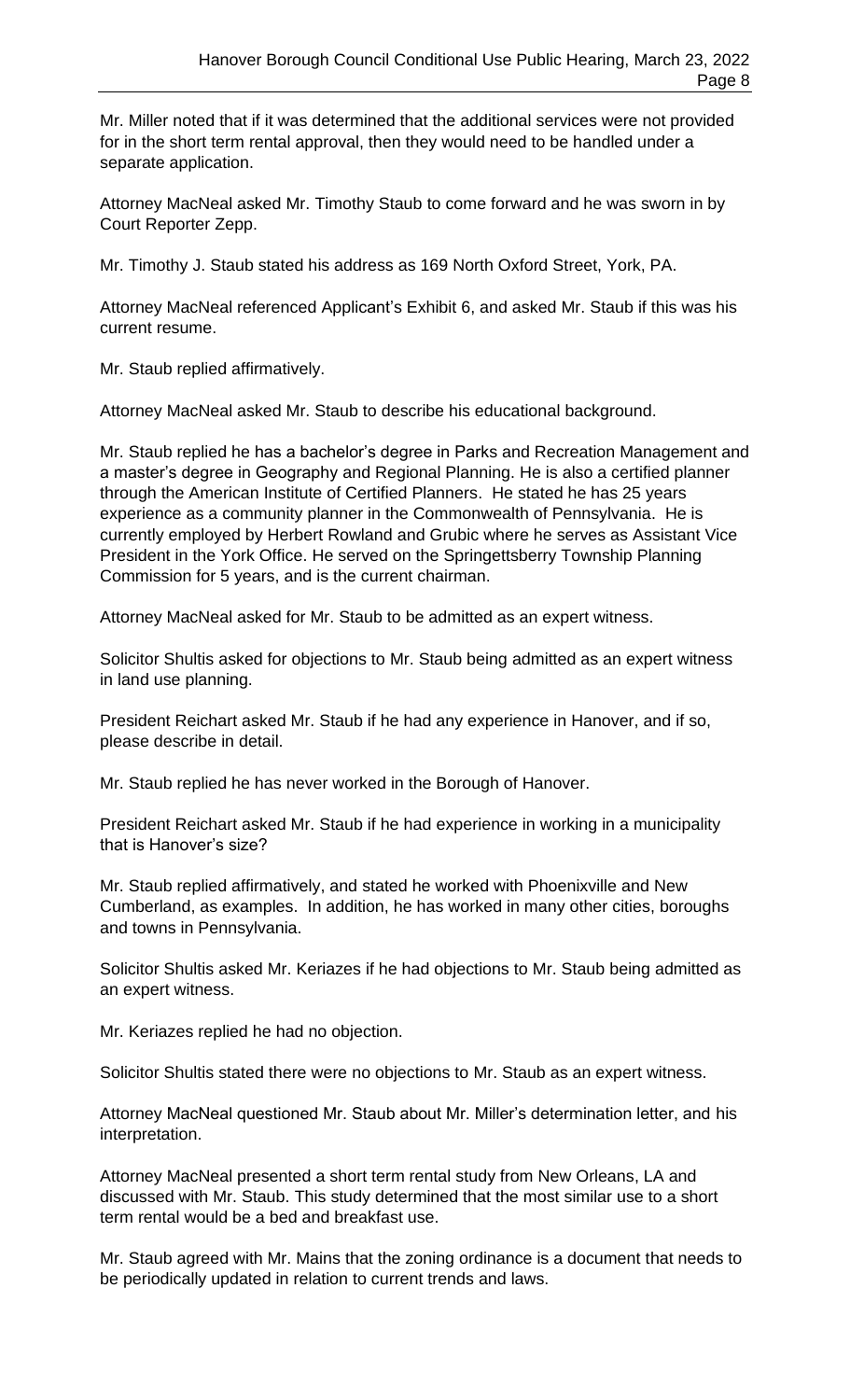Solicitor Shultis asked Council if they had any questions for Mr. Staub.

There was discussion with Mr. Staub regarding short term rental studies from New Orleans, LA and the studies in Cumberland Township and Gettysburg Borough.

Mr. Staub noted in Cumberland Township adjacent Gettysburg Borough that the bed and breakfast use had more stringent regulations and had to pay the hotel tax, which was different from the short term rentals, which were not subject to the tax. The bed and breakfasts were also subject to ADA requirements and at that time the short term rentals were not.

Mr. Hegberg asked if New Orleans City used a blanket parking policy.

Mr. Staub replied they did not, and that parking policies varied throughout the community.

Mr. Hegberg asked how parking was defined for a short term rental in a comparable R-1 district in the New Orleans Study.

Mr. Staub replied that the requirement was 1 space for 2 guest rooms for the New Orleans study.

President Reichart thanked Mr. Staub for his testimony as an expert witness.

President Reichart noted his concurrence with Mr. Mains that the zoning ordinance is a living, changing document. President Reichart asked Mr. Staub if he thought that opinions of the residents should be taken into consideration.

Mr. Staub stated every planning document should take into consideration the feeling of the residents.

Mr. Staub verified that the short term rental concept is very new, and policies are currently being developed nationwide, and it is difficult to evaluate similarities among current short term rental policies until they have been in place for some time.

Attorney MacNeal discussed the Hanover Zoning Ordinance with Mr. Staub.

Solicitor Shultis asked Mr. Staub if he was asked to do a parking study for the applicant in this case.

Mr. Staub replied he was not asked to perform a parking study in this case.

Attorney MacNeal asked Mr. Staub if the current zoning ordinance in Hanover requires different parking regulations in different zoning districts for bed and breakfasts.

Mr. Staub referred to page 85, and responded that Hanover's current Ordinance does not have different parking regulations in different zoning districts for bed and breakfasts.

Mr. Shultis asked if there were any objections for Mr. Staub being excused for the remainder of the hearing. There were not objections.

Former Hanover Borough 1<sup>st</sup> Ward Councilor Heath Chesney, 321 Spring Avenue was called to be questioned by Attorney MacNeal and sworn in by Court Reporter Zepp.

Solicitor Shultis reminded Mr. Chesney that if he intends on testifying regarding conversations within executive session that they are protected under attorney client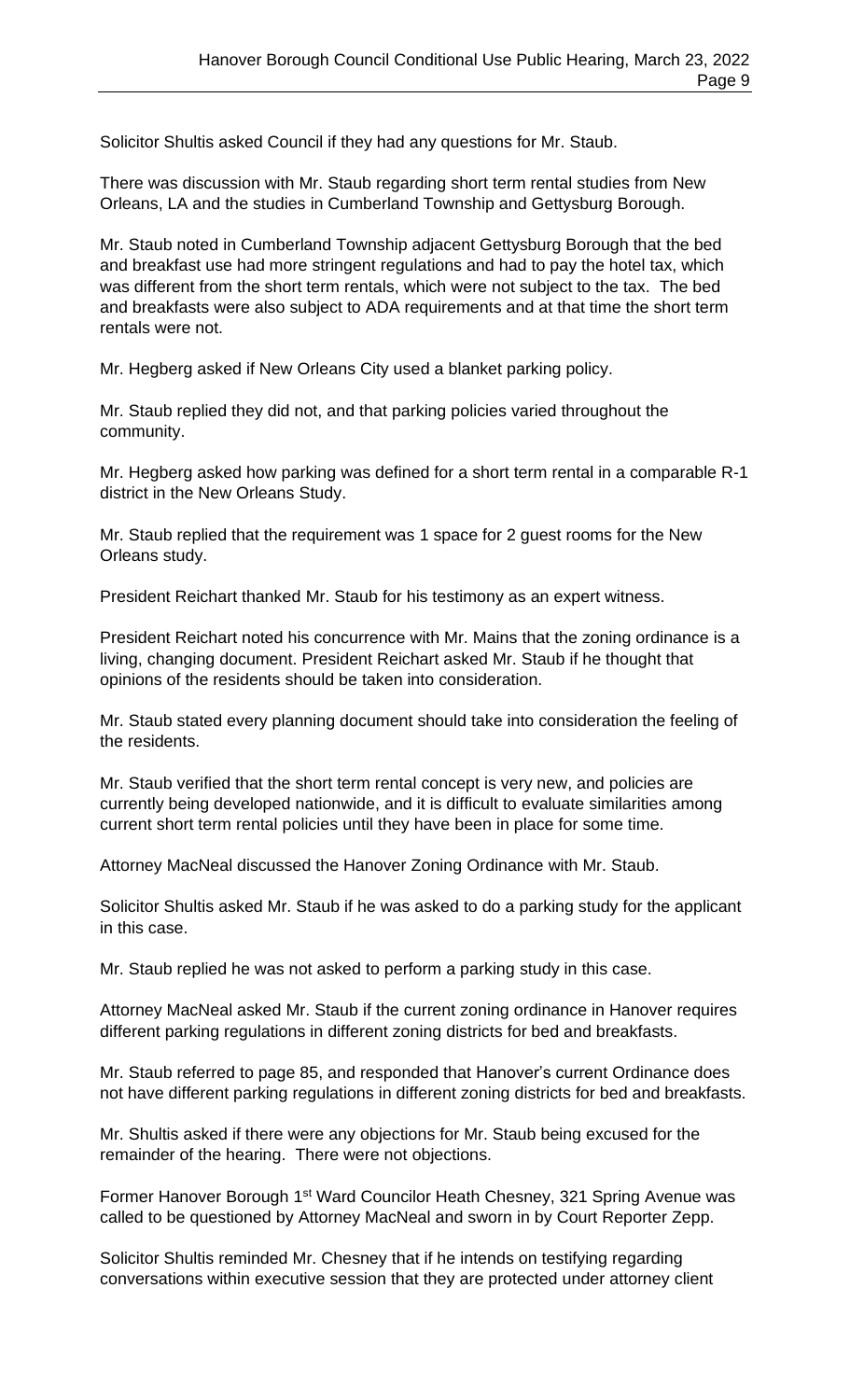privilege, and he should have the opportunity to consult with his own counsel before he testifies on conversations held in executive session.

Mr. Chesney stated he would decline to comment on conversations held in executive session, in order not to breech attorney client privilege, and asked to be excused.

Mr. Chesney was excused from the hearing.

Attorney MacNeal called upon Mr. Brandon Bishard, Hanover Land Services, Project Designer to testify, and he was sworn in by Court Reporter Zepp.

Attorney MacNeal stated that she intentionally skipped Applicant's Exhibit 8, due to the witness's inability to testify this evening due to illness.

Attorney MacNeal referenced Applicant's Exhibit 9, the excerpt from the draft zoning ordinance, referencing short term rentals.

Mr. Bishard testified that he prepared the drawing in Applicant's Exhibit 10, for the proposed conditional use application.

Attorney MacNeal discussed Exhibits 9 and 10 with Mr. Bishard. Mr. Bishard confirmed thatthe parcel meets minimum lot requirements in the R-1 and R-5 Zoning District. The applicant's plans were discussed. Mr. Bishard confirmed that he felt the plans were in conformity with the Borough's ordinances and stormwater regulations.

Solicitor Shultis asked Council for questions of Mr. Bishard.

Vice-President Roland questioned the entrance and exit to the property, and the placement of the dumpster. He questioned what the effect would be on the impervious surface since a dumpster pad was not included on this drawing.

Mr. Bishard stated that he assumed there would be regular residential trash pickup.

Mayor Whitman asked if there would be additional sidewalk other than what is on the plan to accommodate ADA compliance as a pathway to the pool area; if more sidewalk is necessary, this would add to the impervious area.

Councilor Funk asked if the high impact flooding in the neighborhood was taken into consideration.

Mr. Bishard stated the property is not located in a flood plain. There is an existing stone swale that will be maintained.

Councilor Hegberg asked if a building permit was obtained for the property.

Mr. Bishard replied he was not certain.

Mr. Bishard stated there were test pits done before the subdivision approval was completed and that stormwater approval was given beforehand for a previous plan for a proposed residence on the same property. He noted that lot coverage was less on the prior plan than on the current plan.

Mr. Keriazes noted that if a dumpster pad was added on an impervious surface, the plans would have to be altered. Businesses cannot use residential pickup.

Attorney MacNeal objected to the statements being made instead of questioning.